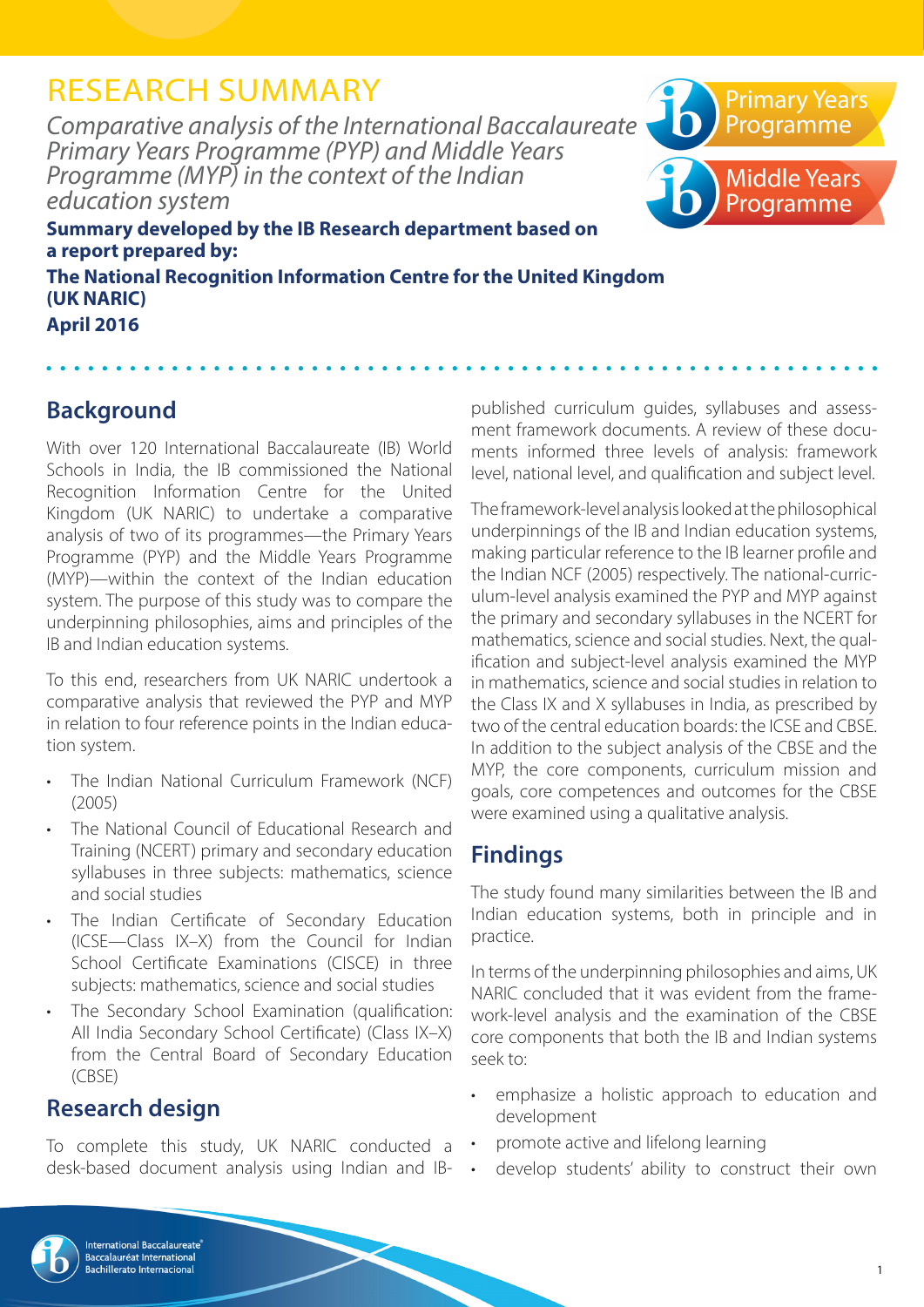knowledge, encouraging and supporting them to make connections between what they learn in the classroom and the world outside it

- develop communicative and inquisitive learners who are knowledgeable in subjects
- ensure appreciation for individuality and the individual differences of students
- support the development of open, democratic classrooms
- focus, at this level of education, on using assessment primarily as a means to reflect on, and improve, the teaching–learning process.

The CBSE and IB also share many principles and components including the development of life skills and global perspectives. Reflecting the national context, the CBSE includes an additional focus on teaching the values of the Indian constitution. Although the Indian constitution is not a part of the IB framework, the framework would enable IB World Schools to incorporate specific content on the constitution, as required. The CBSE and IB further focus on similar learning methods (such as value-based, collaborative, conceptual, holistic), skills (such as communication, problem-solving, language, technology) and attributes (such as citizenship, empathy, creativity, open-mindedness, individuality).

#### **Subject level findings**

At the subject level, the national curriculum analysis at the primary level (NCERT and PYP) found similar principles and content between the programmes in the three selected subjects: mathematics, science and social studies (table 1). Both the NCERT and the PYP aim to develop competent learners in mathematics, investigative skills in science and an understanding of history, society and the world around them in social studies. A comparison of the cross-curricular linkages also demonstrated that both the IB and the Indian boards aim to make connections across the curriculum, and that the IB has a framework in place for ensuring these linkages are taught within the curriculum.

Some themes, principles and content of primary education (in the IB and NCERT) are similarly present in secondary education. For instance, in primary and secondary education, both programmes highlight the importance of teaching to real-life contexts and applying the mathematics syllabuses to real-life experiences. Inquiry is a large focus of the primary and secondary science syllabuses for both the IB and NCERT. In social studies, the NCERT principles and content frequently focus on Indian contexts, which would need to be adapted for the IB programmes. As noted in the full report, the CBSE and CISCE are developed based on the standards set in the NCERT; therefore, comparisons of the PYP and MYP to syllabuses prescribed by the NCERT, CBSE and CISCE resulted in similar key findings.

Differences noted can be largely categorized as structural and contextual. In India, the underpinning philosophy is stated in the NCF, while the NCERT develops and publishes the key themes and principles for the curriculum, textbooks and teaching along with the core topics to be covered. The CISCE and CBSE then use the NCERT syllabuses to develop the syllabus and assessments for each subject. Through this process, the Indian NCF, NCERT, CBSE and CISCE are framed in the national context, with specific mention made to Indian history and heritage, the workings of Indian democracy and the values of the Indian constitution. Structurally, the IB defines a framework for the PYP and MYP, respectively, that is underpinned by the IB learner profile. As international programmes, the PYP and MYP are not tied to any national context; instead, the IB encourages the development of common skills, attributes

| <b>Subject area</b>   | <b>NCERT</b>                                   | <b>PYP</b>            | <b>MYP</b>                   |
|-----------------------|------------------------------------------------|-----------------------|------------------------------|
|                       | <b>Mathematics I-V; Mathematics</b><br>VI-VIII | <b>Mathematics</b>    |                              |
| <b>Mathematics</b>    | Mathematics IX-X[II]                           |                       | <b>Mathematics</b>           |
|                       | <b>Science VI-VIII</b>                         | <b>Science</b>        |                              |
| Science               | Science IX-X                                   |                       | Science                      |
|                       | <b>Social Science VI-VIII</b>                  | <b>Social studies</b> |                              |
| <b>Social studies</b> | Social Science IX-X[II]                        |                       | Individuals and<br>societies |

*Table 1. Syllabuses reviewed in the IB–NCERT comparative analysis*